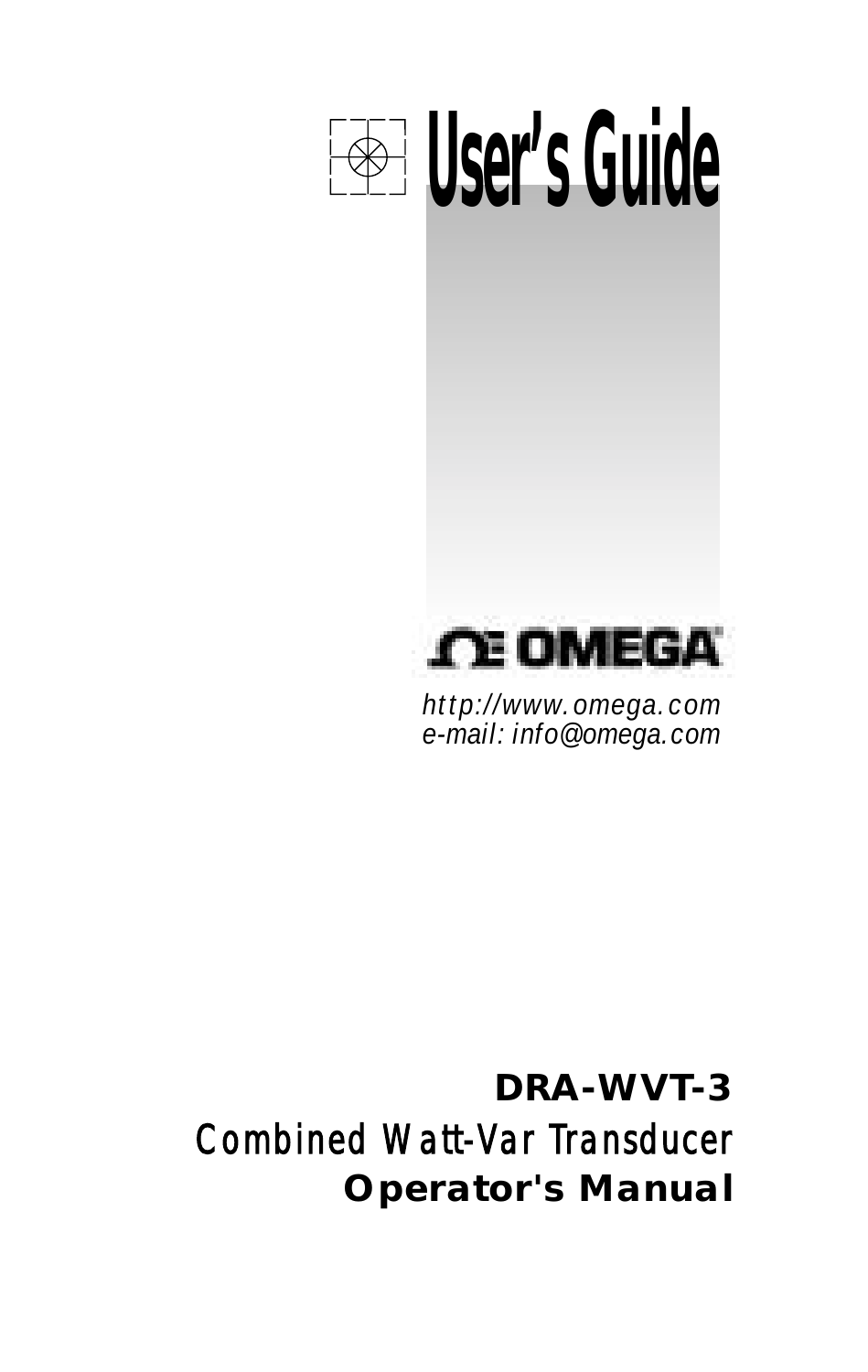omega.com

**OMEGA**®

**OMEGAnetSM On-Line Service http://www.omega.com**

**Internet e-mail info@omega.com**

#### **Servicing North America:**

| ISO 9001 Certified<br>Stamford, CT 06907-0047<br>Tel: (203) 359-1660<br>FAX: (203) 359-7700<br>e-mail: info@omega.com | Laval (Quebec) H7L 5A1<br>Tel: (514) 856-6928<br>FAX: (514) 856-6886<br>e-mail: canada@omega.com |
|-----------------------------------------------------------------------------------------------------------------------|--------------------------------------------------------------------------------------------------|
|-----------------------------------------------------------------------------------------------------------------------|--------------------------------------------------------------------------------------------------|

#### For immediate technical or application assistance:

|                | USA and Canada: Sales Service: 1-800-826-6342 / 1-800-TC-OMEGASM |                           |
|----------------|------------------------------------------------------------------|---------------------------|
|                | Customer Service: 1-800-622-2378 / 1-800-622-BESTSM              |                           |
|                | Engineering Service: 1-800-872-9436 / 1-800-USA-WHENS M          |                           |
|                | TELEX: 996404 EASYLINK: 62968934 CABLE: OMEGA                    |                           |
| Mexico and     |                                                                  |                           |
| Latin America: | Tel: (95) 800-TC-OMEGASM                                         | FAX: (95) 203-359-7807    |
|                | En Espanol: (95) 203 359-7803                                    | e-mail: espanol@omega.com |

#### **Servicing Europe:**

| Benelux:           | Postbus 8034, 1180 LA Amstelveen. The Netherlands                 |                          |  |
|--------------------|-------------------------------------------------------------------|--------------------------|--|
|                    | Tel: (31) 20 6418405 FAX: (31) 20 6434643                         |                          |  |
|                    | Toll Free in Benelux: 06 0993344                                  |                          |  |
|                    | e-mail: nl@omega.com                                              |                          |  |
| Czech Republic:    | Ostravska 767.733 01 Karvina                                      |                          |  |
|                    | Tel:42(69)6311899                                                 | FAX:42(69) 6311114       |  |
|                    | e-mail: czech@omega.com                                           |                          |  |
| France:            | 9, rue Denis Papin, 78190 Trappes                                 |                          |  |
|                    | Tel: (33) 130-621-400                                             | FAX: (33) 130-699-120    |  |
|                    | Toll Free in France: 0800-4-06342                                 |                          |  |
|                    | e-mail: france@omega.com                                          |                          |  |
|                    | Germany/Austria: Daimlerstrasse 26, D-75392 Deckenpfronn, Germany |                          |  |
|                    | Tel: 49 (07056) 3017                                              | FAX: 49 (07056) 8540     |  |
|                    | Toll Free in Germany: 0130 11 21 66                               |                          |  |
|                    | e-mail: germany@omega.com                                         |                          |  |
| United Kingdom:    | 25 Swannington Road,                                              | P.O. Box 7, Omega Drive, |  |
| ISO 9002 Certified | Broughton Astley, Leicestershire,                                 | Irlam. Manchester.       |  |
|                    | LE9 6TU, England                                                  | M44 5EX, England         |  |
|                    | Tel: 44 (1455) 285520                                             | Tel: 44 (161) 777-6611   |  |
|                    | FAX: 44 (1455) 283912                                             | FAX: 44 (161) 777-6622   |  |
|                    | Toll Free in England: 0800-488-488                                |                          |  |
|                    | e-mail: uk@omega.com                                              |                          |  |
|                    |                                                                   |                          |  |

It is the policy of OMEGA to comply with all worldwide safety and EMC/EMI regulations that apply. OMEGA is constantly pursuing certification of its products to the European New Approach Directives. OMEGA will add the CE mark to every appropriate device upon certification.

The information contained in this document is believed to be correct but OMEGA Engineering, Inc. accepts no liability for any errors it contains, and reserves the right to alter specifications without notice.

WARNING: These products are not designed for use in, and should not be used for, patient connected applications.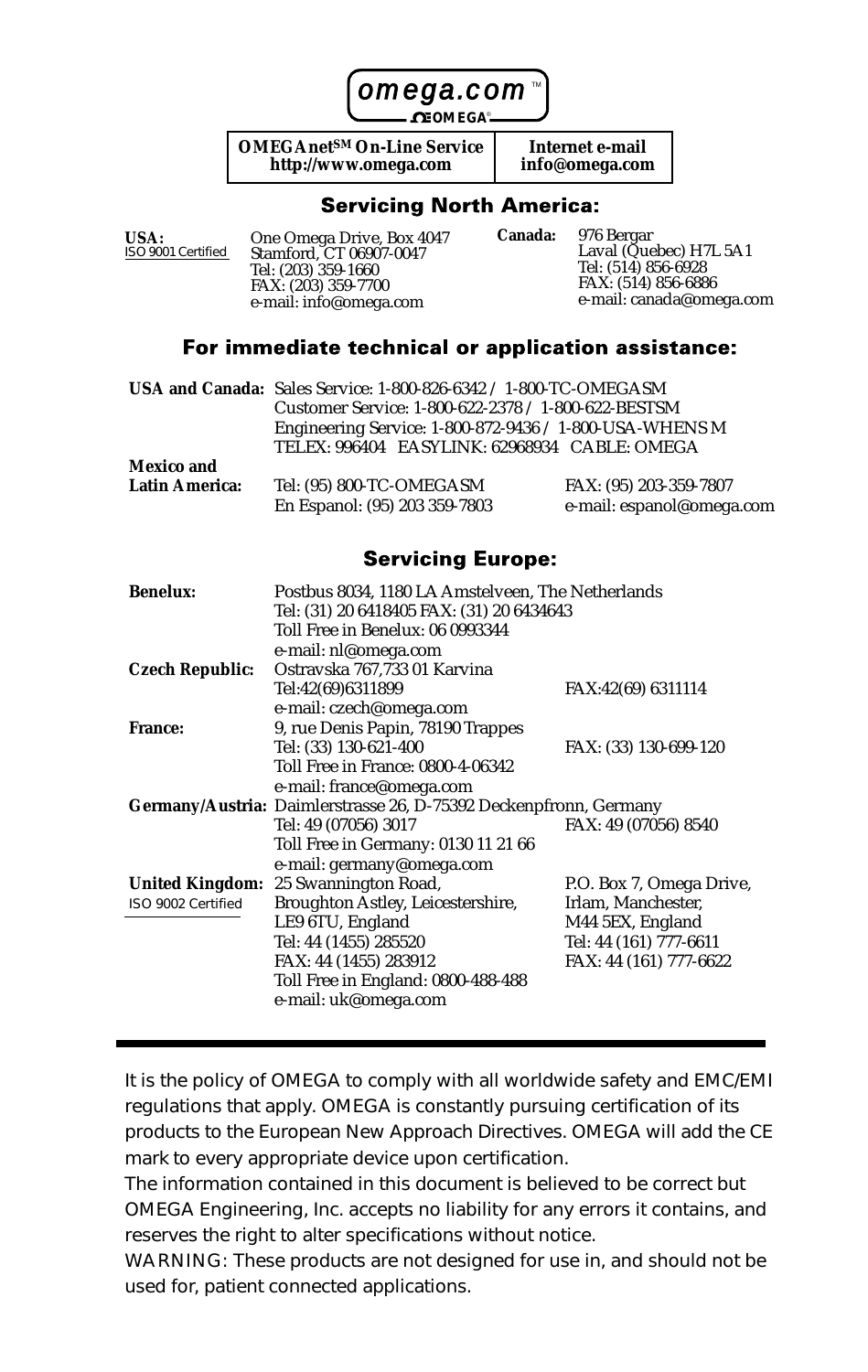# Contents:

- 1. CALIBRATION INSTRUCTIONS
- 2. CONNECTION DIAGRAMS
- 3. DIMENSIONS
- 4. SPECIFICATIONS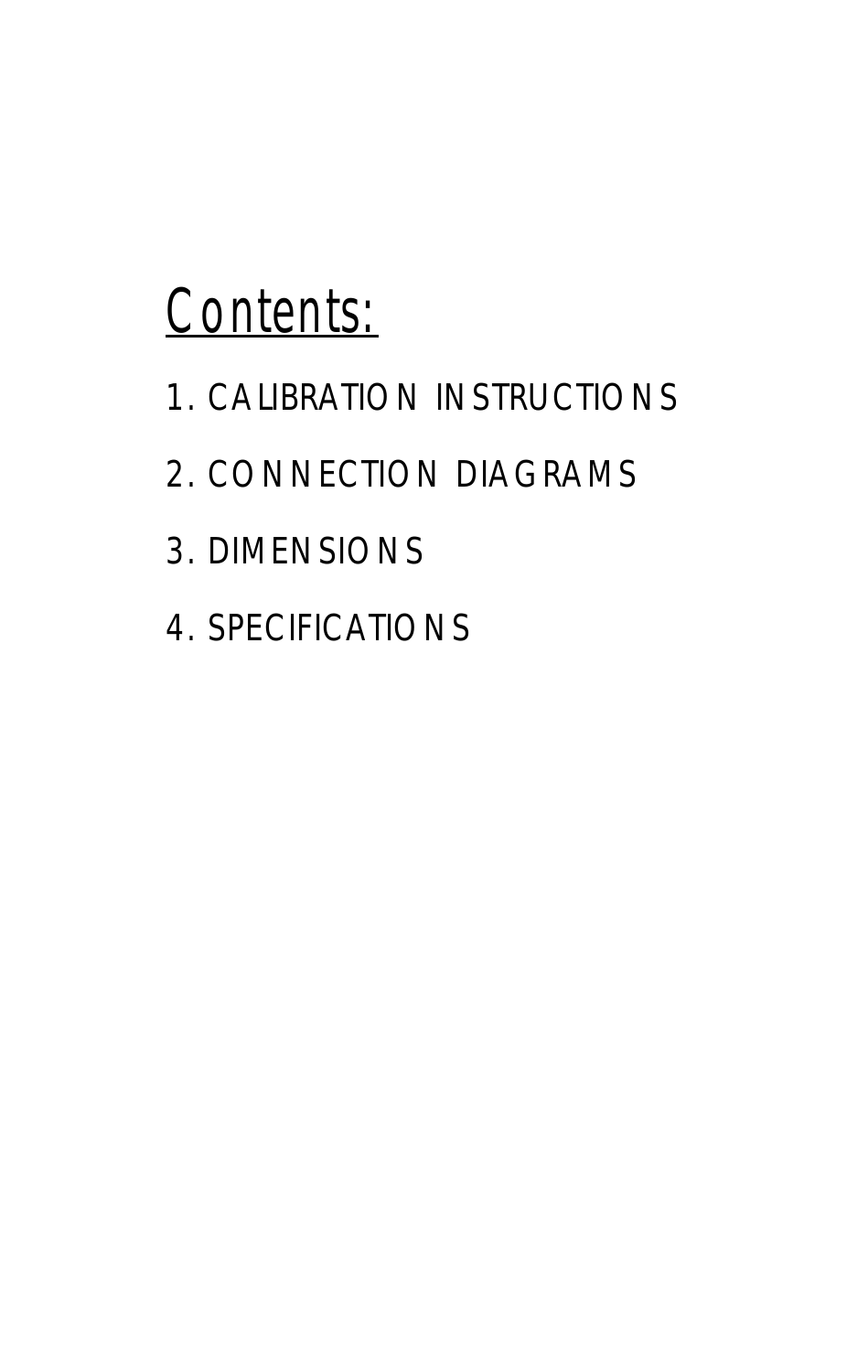# 1. CALIBRATION INSTRUCTIONS

The DRA-WVT-3 is a precision instrument and was carefully and accurately calibrated.

Please do not change the internal potentiometers' setting.

In order to change slightly the calibration setting, please use the external Zero & Span potentiometers on the unit's panel

WATT VAR Please connect the unit to the calibrator according to the following:

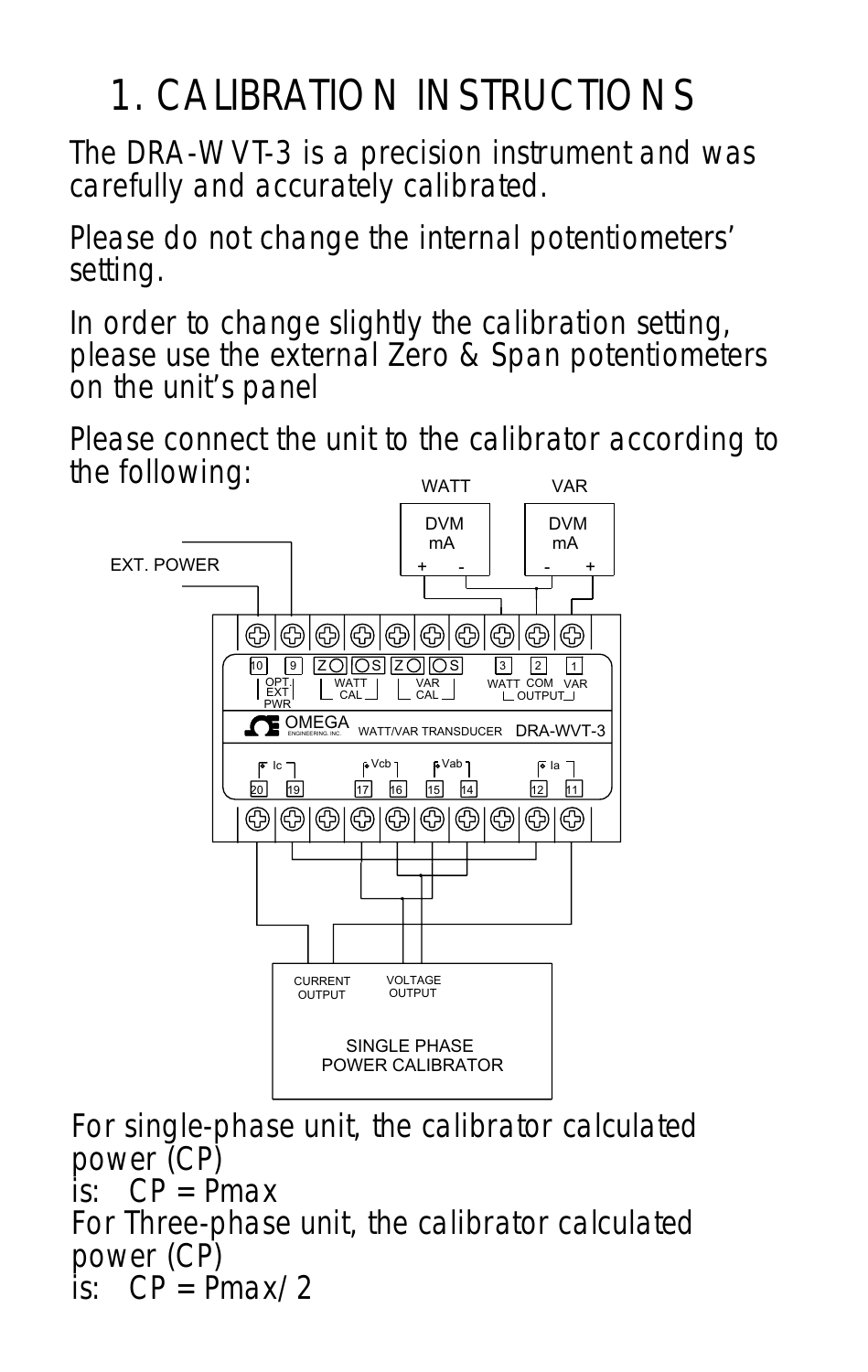Please follow the following instructions:

- a. Set the calibrator to the desired maximum input voltage. Set the output calculated power (CP). Set Power Factor  $(P,F) = 1.0$
- b. With no power delivered to the DRA-WVT-3 unit, set the Watt and Var potentiometers for 4.000mA reading in both current meters.
- c. Turn on the calibrator for full power. Tune the Watt's Span potentiometer to 20.000mA.
- d. Set the  $PF = 0$  and tune the Var's Span potentiometer to 20.000mA.

### 2. CONNECTION DIAGRAMS

The power transducer is phase sensitive. Please keep the voltage/current phases according to the following diagrams.

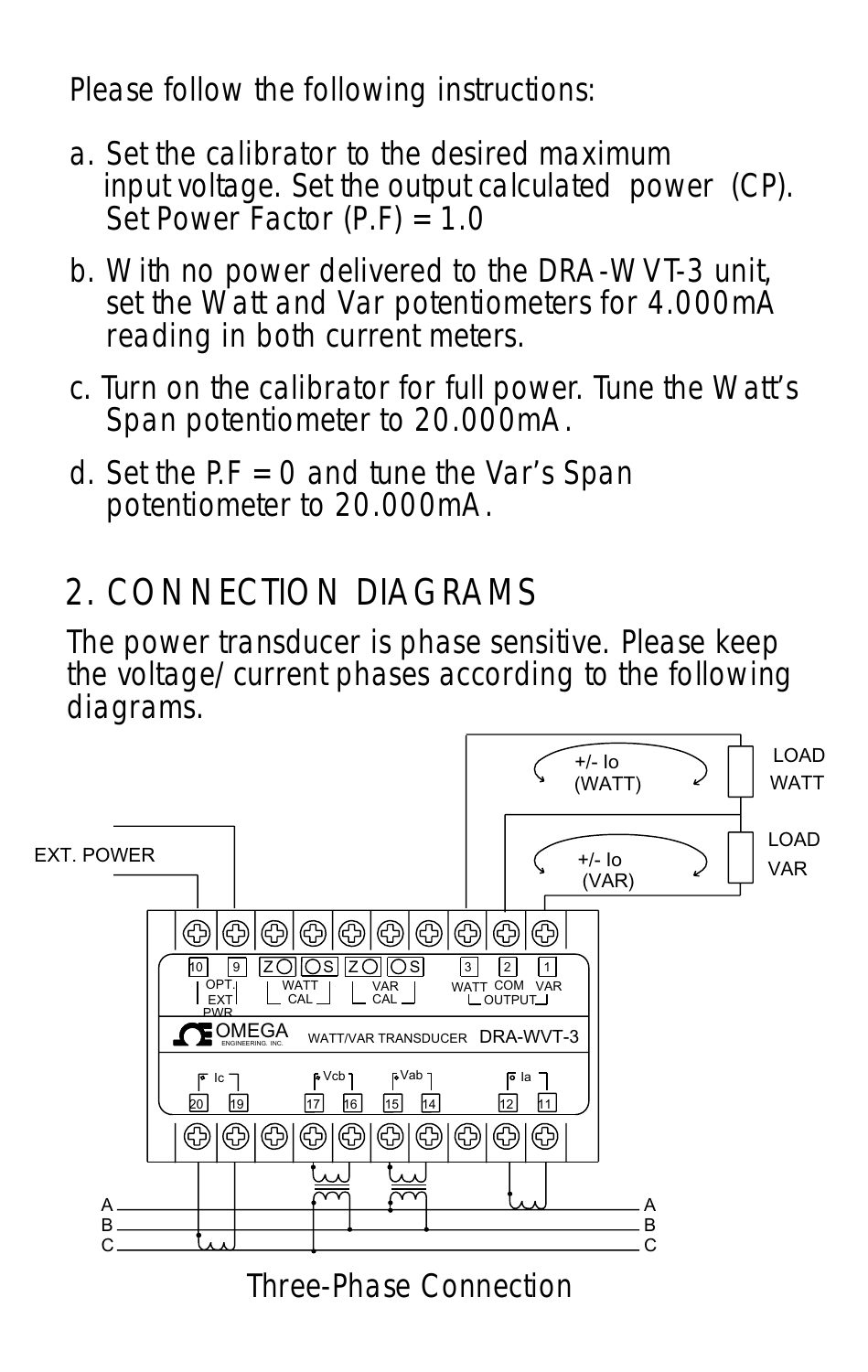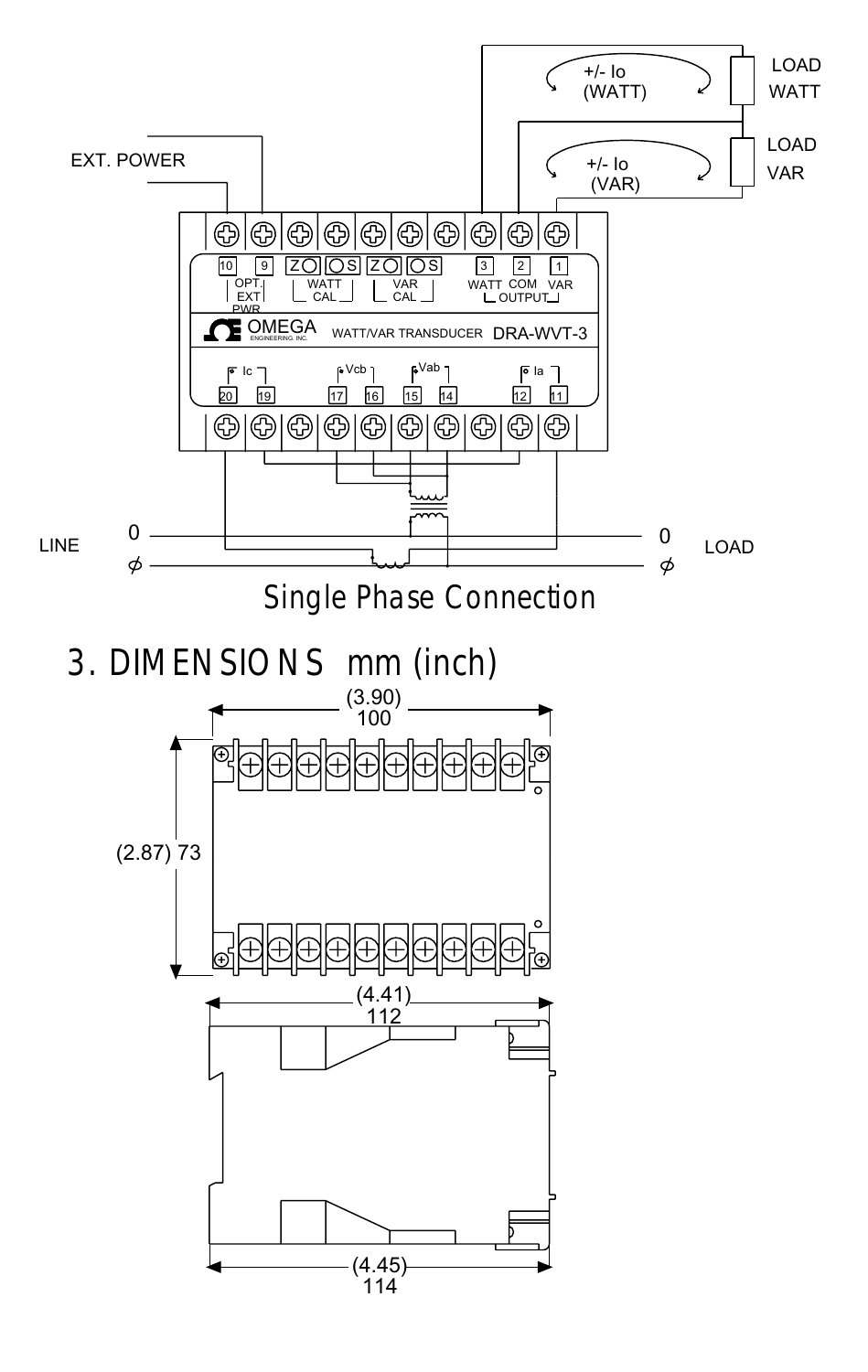## 4. SPECIFICATIONS

### INPUTS

1 or 3 phase, 3 wire, unrestricted Unity - to lead or lag zero POWER CALIBRATION SPAN: 170 to 8500 Watt/Var +42% (at full accuracy) 0 - 1 to 0 - 5 Aac RMS +20% (at full accuracy) 40 Aac RMS, for 5 sec. every 10 min. 0 - 85 to 0 - 500 Vac +20% (at full accuracy) Withstand 1.6 x [nom. rating] continuous, limited to 600Vac 115, 230 Vac -15/+25% and Self-powered Withstand 1.45 x [nom. rating] continuous 0.26 VA @ 5 Aac 0.15 VA @ 150 Vac, 0.3 VA @ 300 Vac power configuration): 2.6 VA @ 150 Vac CURRENT VOLTAGE POWER SUPPLY INPUT BURDEN CONNECTION: POWER FACTOR: OVER RANGE: CURRENT RANGES: CURRENT OVER RANGE: PEAK OVERLOAD: VOLTAGE RANGES: VOLTAGE OVER-RANGE: VOLTAGE OVERLOAD (maximum 600 Vac): SUPPLY RANGES: POWER OVERLOAD: CURRENT: VOLTAGE: VOLTAGE (Vab) (at Self-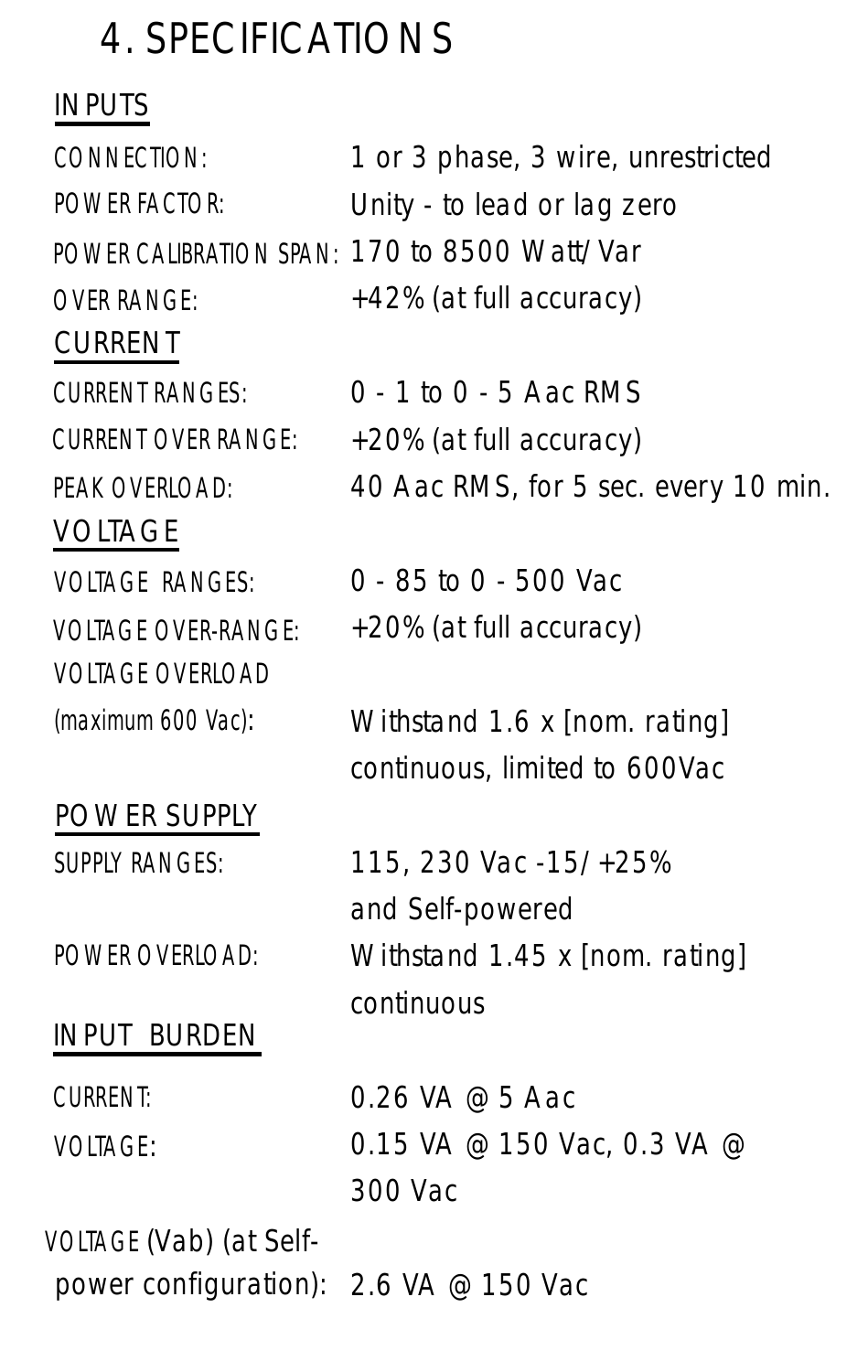| SUPPLY:                  | $2.4 - 2.6$ VA @ 150/300     |
|--------------------------|------------------------------|
|                          | Vac at 20 mA output          |
| <b>ISOLATION:</b>        |                              |
| <b>CURRENT INPUTS:</b>   | 2.5 KV RMS /1 minute         |
| <b>VOLTAGE AND POWER</b> |                              |
| <b>IINPUTS:</b>          | 4KV RMS /1 minute            |
| <b>FREQUENCY RANGES:</b> | 50, 60, 400 Hz (Factory set) |
| FREQUENCY VARIATION      | < 0.02%/Hz for Watt output   |
| FFFFCT:                  | < 0.1%/Hz for Var output     |
|                          |                              |

### OUTPUTS (Watt or Var)

| $-20$ to $+20$ mA, 0, 1 to 0/4, 20 mA<br>$800 \Omega$ |
|-------------------------------------------------------|
| < ±0.03% (for full change)                            |
| < 200 msec (10-90% of span)                           |
|                                                       |
| $\pm$ 0.1% of span (typical), $\pm$ 0.25%             |
| of span (max)                                         |
|                                                       |
| $-5$ to $+65^{\circ}$ C                               |
| $-35$ to $+85$ <sup>O</sup> C                         |
| Better than $+0.01/10C$                               |
| 5 - 95% relative, non-condensed                       |
| Plastic Polycarbonate                                 |
| Box: According to IP-40                               |
| Terminals: According to IP-20                         |
| 0.6 Kg                                                |
|                                                       |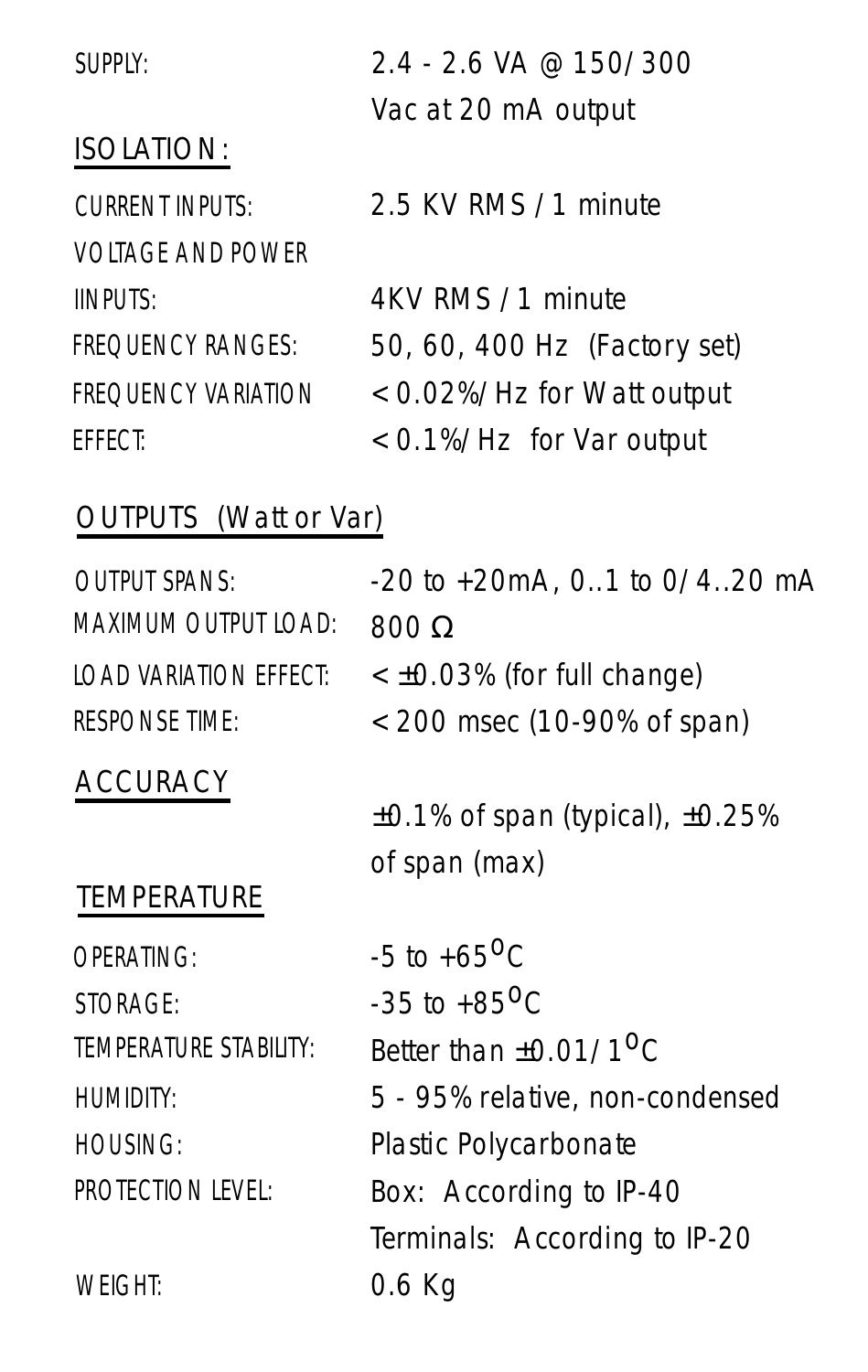#### WARRANTY/DISCLAIMER

OMEGA ENGINEERING, INC. warrants this unit to be free of defects in materials and workmanship for a period of 13 months from date of purchase. OMEGA Warranty adds an additional one (1) month grace period to the normal one (1) year product warranty to cover handling and shipping time. This ensures that OMEGA's customers receive maximum coverage on each product. If the unit should malfunction, it must be returned to the factory for evaluation. OMEGA's Customer Service Department will issue an Authorized Return (AR) number immediately upon phone or written request. Upon examination by OMEGA, if the unit is found to be defective it will be repaired or replaced at no charge. OMEGA's WARRANTY does not apply to defects resulting from any action of the purchaser, including but not limited to mishandling, improper interfacing, operation outside of design limits, improper repair, or unauthorized modification. This WARRANTY is VOID if the unit shows evidence of having been tampered with or shows evidence of being damaged as a result of excessive corrosion; or current, heat, moisture or vibration; improper specification; misapplication; misuse or other operating conditions outside of OMEGA's control. Components which wear are not warranted, including but not limited to contact points, fuses, and triacs.

OMEGA is pleased to offer suggestions on the use of its various products. However, OMEGA neither assumes responsibility for any omissions or errors nor assumes liability for any damages that result from the use of its products in accordance with information provided by OMEGA, either verbal or written. OMEGA warrants only that the parts manufactured by it will be as specified and free of defects. OMEGA MAKES NO OTHER WARRANTIES OR REPRESENTATIONS OF ANY KIND WHATSOEVER, EXPRESSED OR IMPLIED, EXCEPT THAT OF TITLE, AND ALL IMPLIED WARRANTIES INCLUDING ANY WARRANTY OF MERCHANTABILITY AND FITNESS FOR A PARTICULAR PURPOSE ARE HEREBY DISCLAIMED. LIMITATION OF LIABILITY: The remedies of purchaser set forth herein are exclusive and the total liability of OMEGA with respect to this order, whether based on contract, warranty, negligence, indemnification, strict liability or otherwise, shall not exceed the purchase price of the component upon which liability is based. In no event shall OMEGA be liable for consequential, incidental or special damages.

CONDITIONS: Equipment sold by OMEGA is not intended to be used, nor shall it be used: (1) as a "Basic Component" under 10 CFR 21 (NRC), used in or with any nuclear installation or activity; or (2) in medical applications or used on humans. Should any Product(s) be used in or with any nuclear installation or activity, medical application, used on humans, or misused in any way, OMEGA assumes no responsibility as set forth in our basic WARRANTY / DISCLAIMER language, and additionally, purchaser will indemnify OMEGA and hold OMEGA harmless from any liability or damage whatsoever arising out of the use of the Product(s) in such a manner.

#### RETURN REQUESTS / INQUIRIES

Direct all warranty and repair requests/inquiries to the OMEGA Customer Service Department. BEFORE RETURNING ANY PRODUCT(S) TO OMEGA, PURCHASER MUST OBTAIN AN AUTHORIZED RETURN (AR) NUMBER FROM OMEGA'S CUSTOMER SERVICE DEPARTMENT (IN ORDER TO AVOID PROCESSING DELAYS). The assigned AR number should then be marked on the outside of the return package and on any correspondence.

The purchaser is responsible for shipping charges, freight, insurance and proper packaging to prevent breakage in transit.

FOR WARRANTY RETURNS, please have the following information available BEFORE contacting OMEGA:

1. P.O. number under which the product was PURCHASED,

2. Model and serial number of the product under warranty, and

3. Repair instructions and/or specific problems relative to the product.

FOR NON-WARRANTY REPAIRS, consult OMEGA for current repair charges. Have the following information available BEFORE contacting OMEGA:

- 1. P.O. number to cover the COST of the repair,
- 2. Model and serial number of product, and
- 3. Repair instructions and/or specific problems relative to the product.

OMEGA's policy is to make running changes, not model changes, whenever an improvement is possible.

This affords our customers the latest in technology and engineering.

OMEGA is a registered trademark of OMEGA ENGINEERING, INC.

© Copyright 1996 OMEGA ENGINEERING, INC. All rights reserved. This document may not be copied, photocopied, reproduced, translated, or reduced to any electronic medium or machine-readable form, in whole or in part, without prior written consent of OMEGA ENGINEERING, INC.